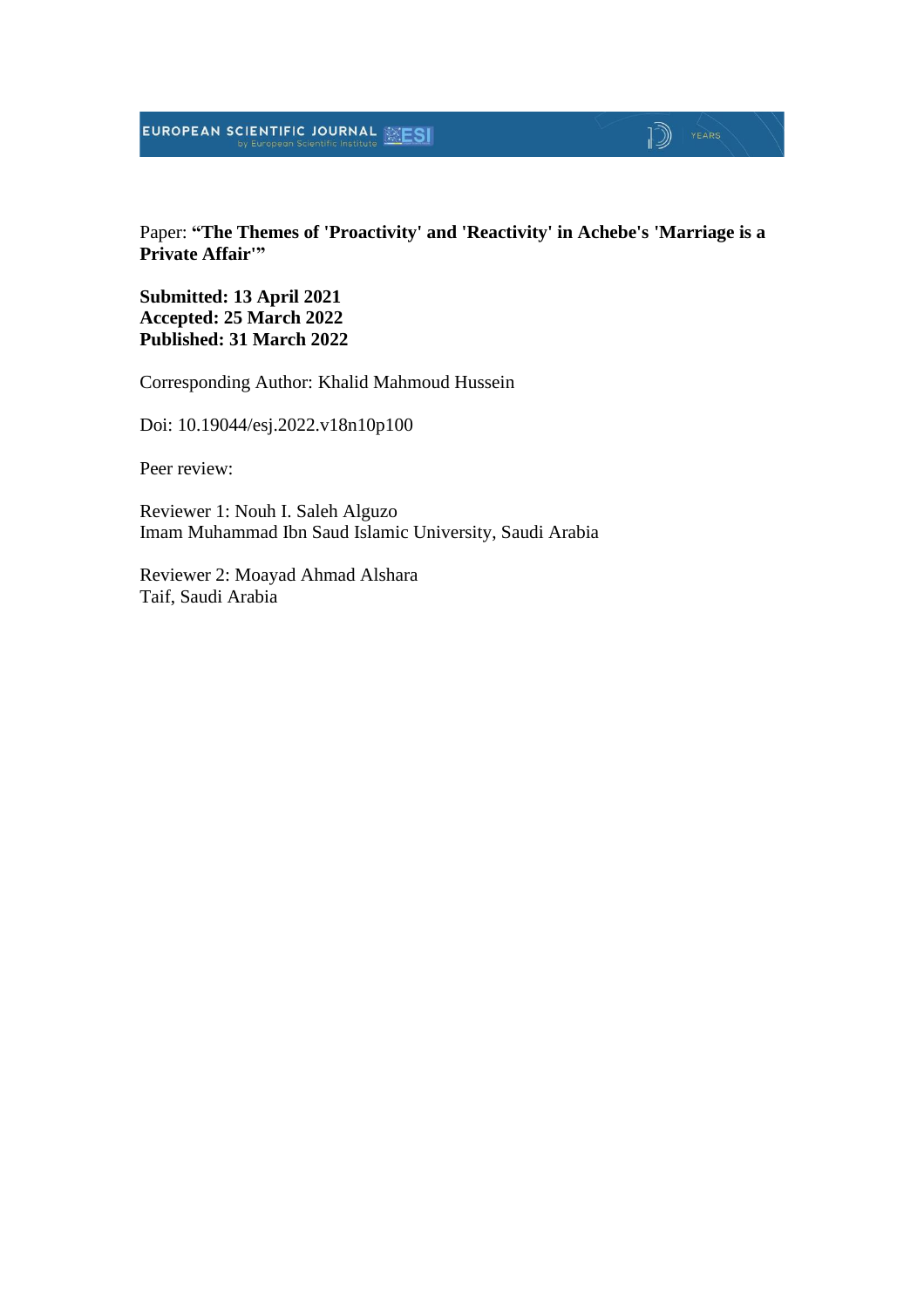# **ESJ** *Manuscript Evaluation Form 2020*

This form is designed to summarize the manuscript peer review that you have completed and to ensure that you have considered all appropriate criteria in your review. Your review should provide a clear statement, to the authors and editors, of the modifications necessary before the paper can be published or the specific reasons for rejection.

Please respond within the appointed time so that we can give the authors timely responses and feedback.

NOTE: ESJ promotes peer review procedure based on scientific validity and technical quality of the paper (not perceived the impact). You are also not required to do proofreading of the paper. It could be recommended as part of the revision.

*ESJ editorial office would like to express its special gratitude for your time and efforts. Our editorial team is a substantial reason that stands ESJ out from the crowd!*

| Reviewer Name: Moayad<br>Ahmad<br>Alshara                                                                        |                                                               |  |
|------------------------------------------------------------------------------------------------------------------|---------------------------------------------------------------|--|
| University/Country: Taif/Saudi Arabia                                                                            |                                                               |  |
| Date Manuscript Received: 17/4/2021                                                                              | Date Review<br>Submitted:<br>Report<br>21/4/2021              |  |
|                                                                                                                  | Manuscript Title: The Themes of Proactivity and Reactivity in |  |
| Achebe's "Marriage is a Private Affair"                                                                          |                                                               |  |
| ESJ Manuscript Number: 0479/21                                                                                   |                                                               |  |
| Yes/No<br>You agree your name is revealed to the author of the paper:<br>YES                                     |                                                               |  |
| You approve, your name as a reviewer of this paper, is available in the "review history" of the<br>paper: Yes/No |                                                               |  |
| <b>YES</b>                                                                                                       |                                                               |  |
| You approve, this review report is available in the "review history" of the paper: Yes/No                        |                                                               |  |
| <b>YES</b>                                                                                                       |                                                               |  |

### **Evaluation Criteria:**

**Please give each evaluation item a numeric rating on a 5-point scale, along with a thorough explanation for each point rating.**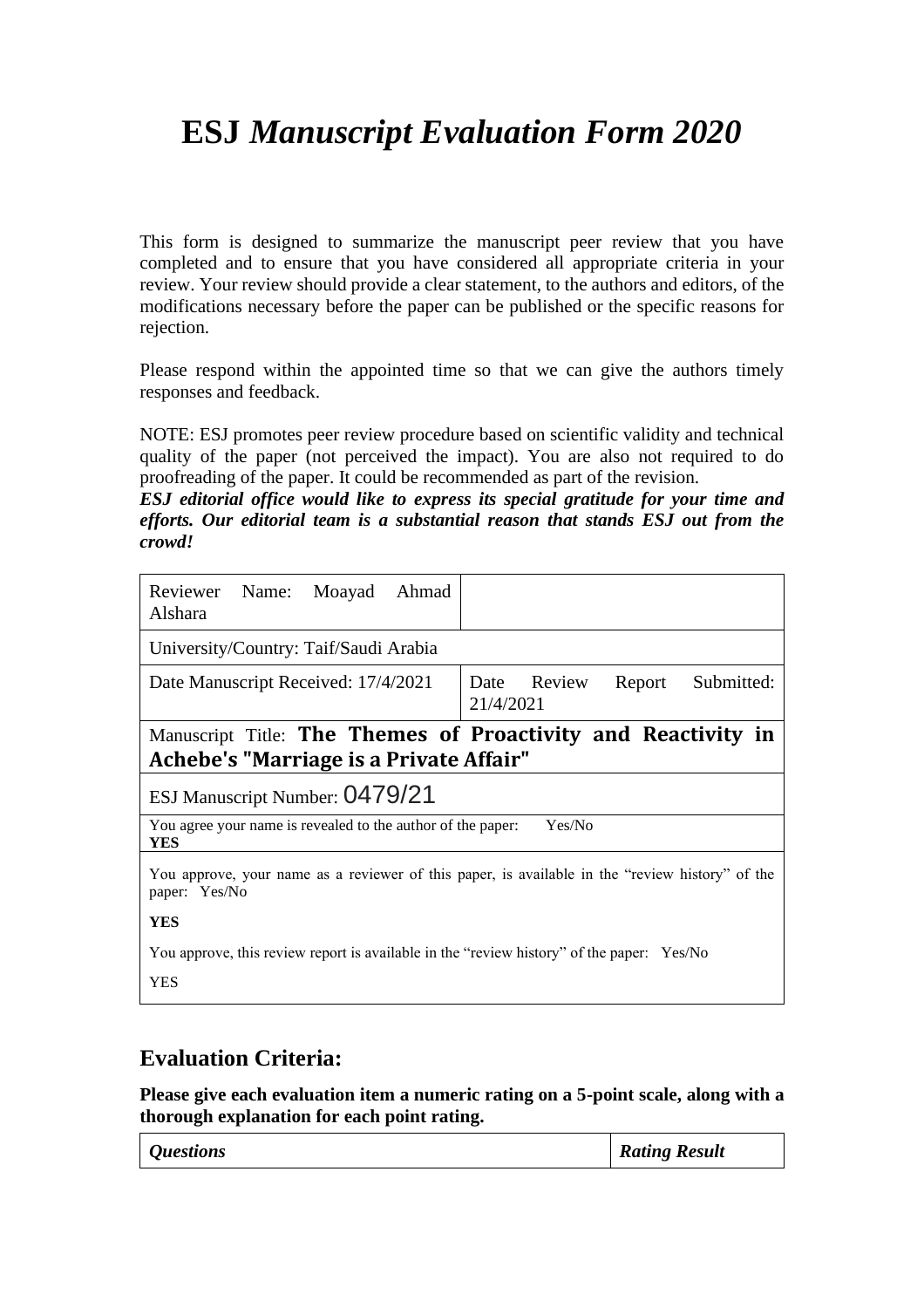|                                                                                                                                                       | [Poor] $1-5$   |
|-------------------------------------------------------------------------------------------------------------------------------------------------------|----------------|
|                                                                                                                                                       | [Excellent]    |
| 1. The title is clear and it is adequate to the content of<br>the article.                                                                            | 5              |
| (Please insert your comments)                                                                                                                         |                |
| The title is clear and adequate to the content                                                                                                        |                |
| 2. The abstract clearly presents objects, methods and<br>results.                                                                                     | 4              |
| The abstract needs some editing and proofreading.                                                                                                     |                |
| 3. There are few grammatical errors and spelling<br>mistakes in this article.                                                                         | 3              |
| See comments on the original manuscript. There are grammatical errors and<br>spelling mistakes which impair the smooth readability of the manuscript. |                |
| 4. The study methods are explained clearly.                                                                                                           | 3              |
| There is a slight mentioning of the study methodology.                                                                                                |                |
| 5. The results are clear and do not contain errors.                                                                                                   | 3              |
| The results could be supported by further examples from the story selected.                                                                           |                |
| 6. The conclusions or summary are accurate and<br>supported by the content.                                                                           | 3              |
| See comments for author and editors.                                                                                                                  |                |
| 7. The references are comprehensive and appropriate.                                                                                                  | $\overline{2}$ |
| The references should be redone and the appropriate APA referencing style should<br>be used.                                                          |                |

*Many references have been included in the reference list but not referred to in the discussion.*

**Overall Recommendation** (mark an X with your recommendation):

| Accepted, no revision needed               |  |
|--------------------------------------------|--|
| Accepted, minor revision needed            |  |
| Return for major revision and resubmission |  |
| Reject                                     |  |

## **Comments and Suggestions to the Author(s):**

The overall study presents a new topic which would enrich literature research library and domain. However, there are some recommendations for the author: No period should be placed at the end of the title.

A proofreading and language editing should be done as there are language, punctuation, and grammar errors in the manuscript.